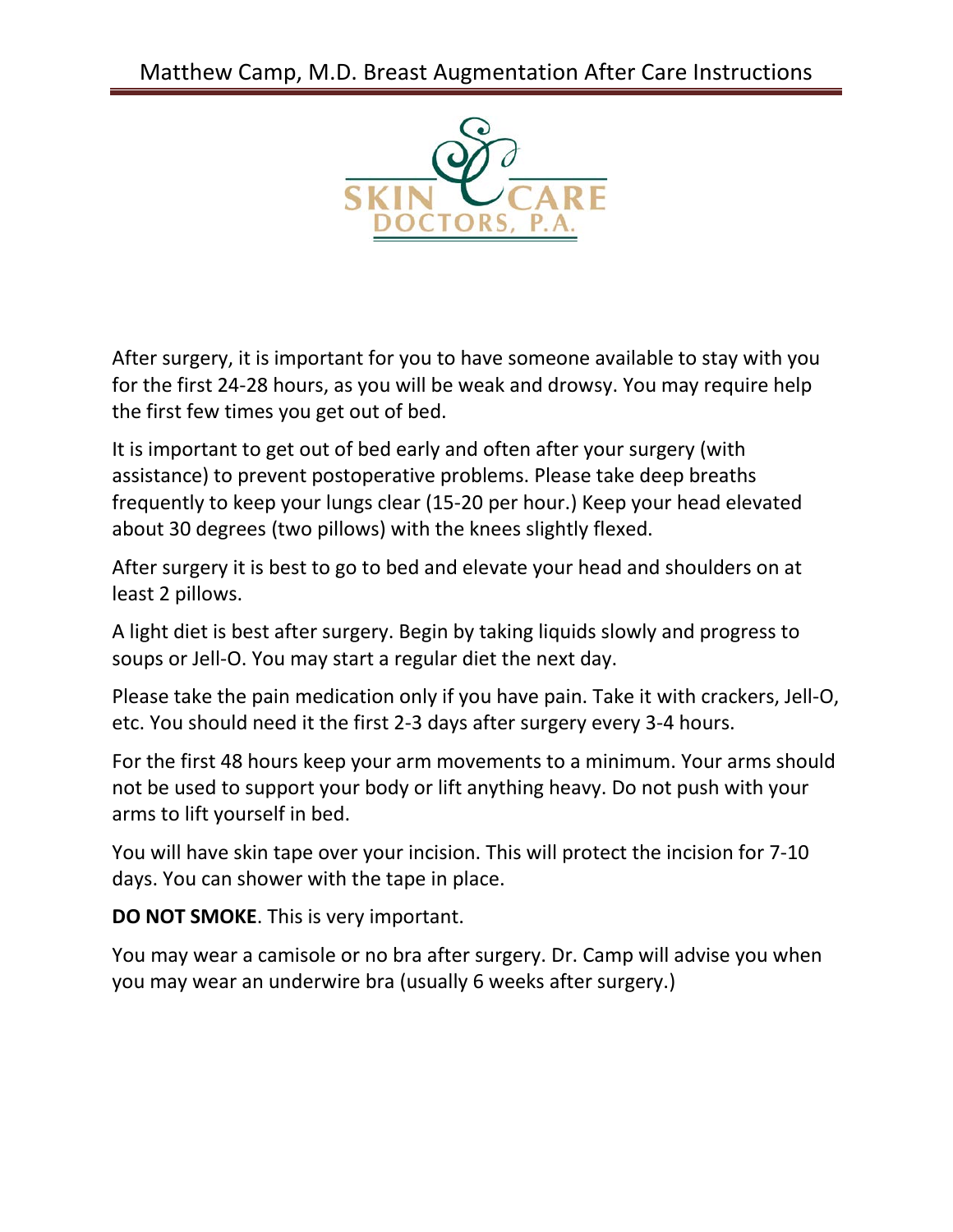Strenuous activities and exercises are to be avoided until 3 weeks after surgery. (Heart rate should stay below 100 beats per minute.) You may gradually resume normal daily activities after 48 hours being careful to avoid any activity that causes pain or discomfort.

Driving may be resumed when a sharp turn of the steering wheel will not cause pain; this is usually within 5-7 days.

All incisions will be extremely sensitive to sunlight during the healing phase. Direct sun contact or tanning booths are to be avoided and use a sunscreen with SPF of 15 with UVA and UVB protection for at least 6 months. The incision scars can be massaged with a moisturizing cream starting 3 weeks after surgery. This will promote early softening and maturation of these areas.

## **WHAT TO EXPECT AFTER SURGERY**

Sensations like numbness, sharpness, and burning are common during the healing process. These sensations may last several weeks and will gradually disappear.

Bruising and swelling are normal for 2-3 weeks. It will disappear over time.

## **Please note**

**If you have nausea, vomiting, rash, shortness of breath, or diarrhea after taking your medications, please call our office.** 

**If you develop a fever (oral temperature greater than 100°), redness and/or increased pain at the surgical incision sites, please call Dr. Camp immediately. If you have major dental work or major surgery, please notify Dr. Camp so he can prescribe a pre-operative medication to protect your implants from possible infection.**